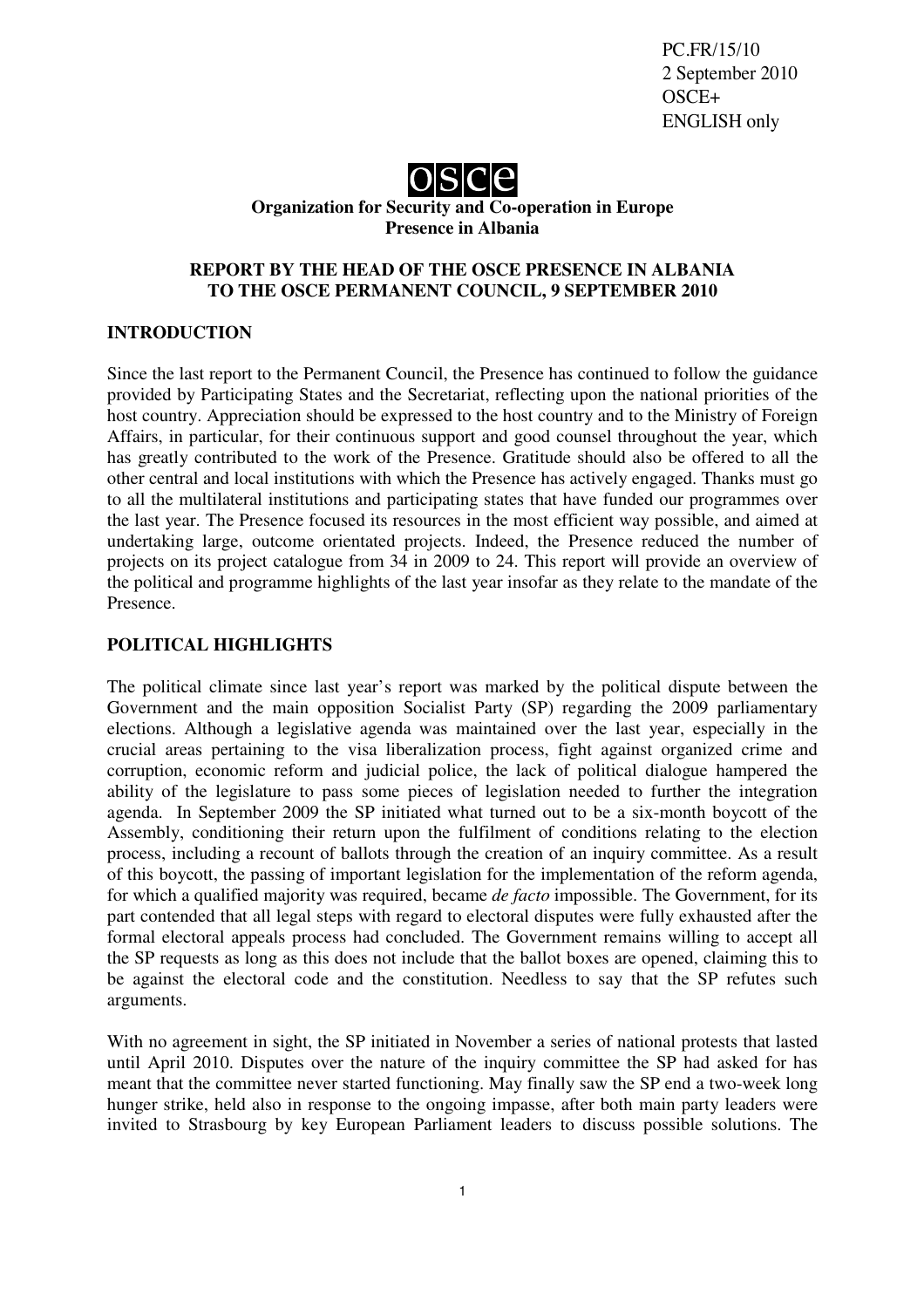meeting resulted in the establishment of an informal facilitation process, with support from the European Commission. This process also proved to be inconclusive. During this period, one idea that was publicly aired was the immediate opening of the election material boxes while deferring the issue of opening the vote ballot boxes to the Venice Commission for review on its legality. The Government, however, pointed out that this was counter to the letter of the Electoral Code which states that the ballot papers have to be destroyed immediately once the election material boxes were opened. Despite a sustained public debate on this issue, no solution was found before the summer recess but it is understood that talks go on behind closed doors.

In several instances, both through public statements as well as during meetings with local interlocutors, the Presence has encouraged the Albanian political class to find the same level of political will they managed to find in order to approve constitutional changes in 2008, although these changes were definitely not welcomed by the smaller parties. Indeed, the standard of, Albanian elections are fundamentally founded upon political goodwill built by the political class themselves. The system of politically appointed election administrators has been a key reason for concern and, while at some stage, Albania may finally move to a non partisan system of the electoral administration, greater political will be needed to ensure that the next local government elections will fully meet International standards. The ODIHR recommendations and other suggestions for further improvement of the system should be implemented soonest. After 20 long years of transition, the Albanian public expect their political leaders to put the issue of contested elections in their country to a close.

A further consequence of the impasse has been the inability of the political class to commence work towards the adoption of the necessary electoral reform in order to further improve upcoming local government elections. International best practice suggests that such a reform should be concluded some six months before any such elections. With local elections scheduled to take place in May 2011, this means coming to a conclusion by November 2010. Given that we are now in September and no progress has been made, it is difficult to see how any November deadline will be met, especially as previous Assembly Ad Hoc Committees have invariably taken in excess of three months to complete their work. Indeed a consensual reform process, based on the recommendations from the last OSCE-ODIHR Report, should start soonest and conclude after a proper consultative process, one that is inclusive in approach. The CEC will then be able to effectively implement whatever changes are finally agreed. A major condition for getting successful elections - and this is again closely linked to the issue of political will - will be the completion of the voter lists in due time, where a collaborative approach between central and local government, irrespective of political hue will be essential for the successful conduct of the elections.

On the rule of law, judicial independence remains a challenge. The judiciary can often be subject to external interference and, despite public statements on the need to select the best judges possible, judicial appointments and transfers often lack sufficient transparency. The Constitutional Court has asserted increasing independence since 2005, and this should be seen as a positive development. It is hoped that this trend will continue once the replacement of twothirds of the Court in 2010 is finally completed. The possibility to appoint six members of the Court in 2010 is in violation of the Constitutional provision that one-third is to be replaced every three years, though failing to appoint all six would violate the provision setting the term limit for judges on this Court. This situation calls for a legislative solution within the next few years to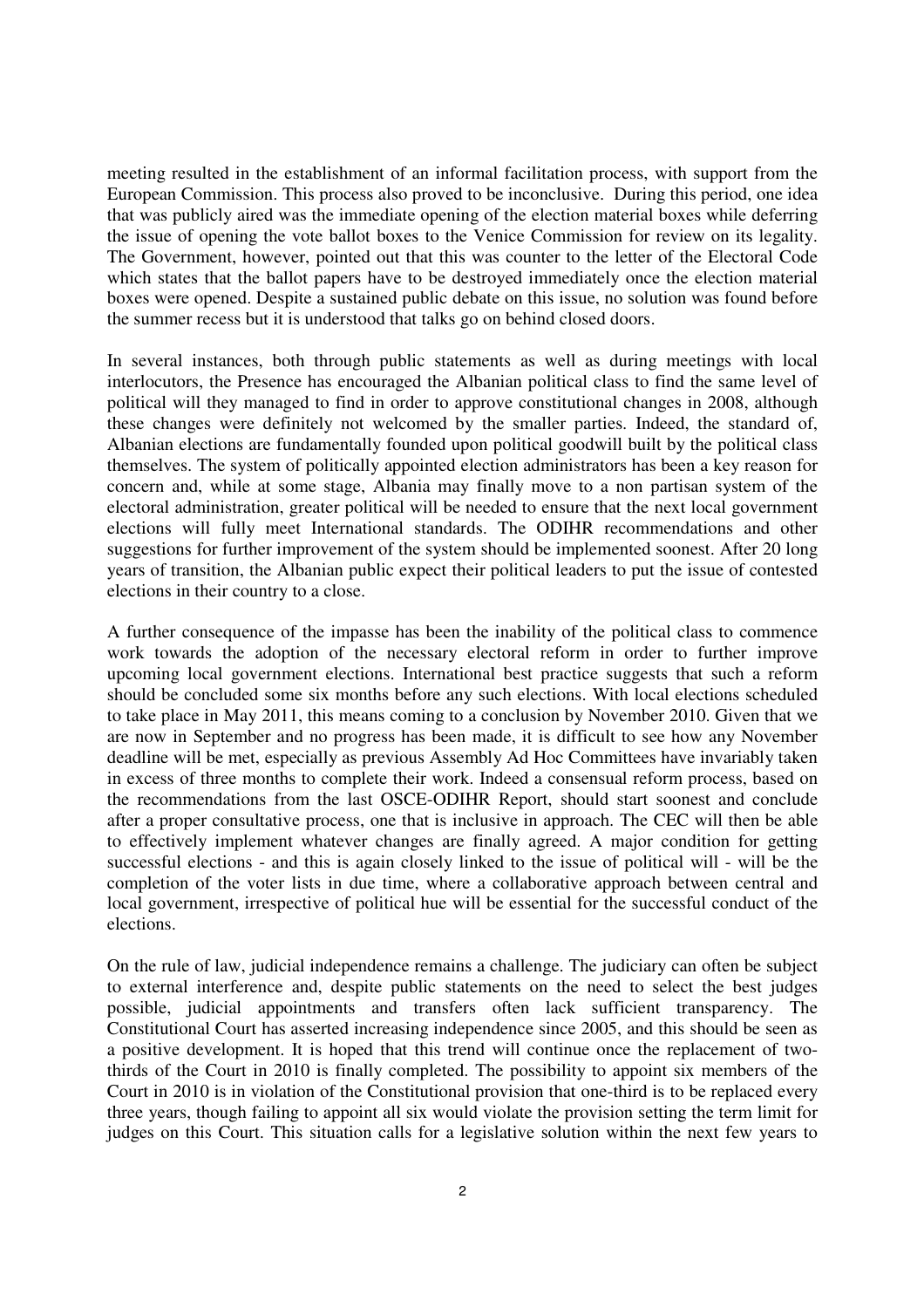ensure that it does not repeat itself. The ongoing process of appointing new judges both for the Constitutional Court and for the High Court, where the President proposes candidates to be confirmed by the parliament, has led to tensions between the governing Democratic Party (DP) and the President (also originally from the DP) as some of the proposed candidates were rejected because, according to the Government, they did not fulfil the criteria set out, as they claim that they were politically active during the former communist regime.

In discussing judicial organization, as the Constitution calls for a qualified majority for the approval of legislation regarding judiciary powers, the long term absence of the SP in the Assembly and their subsequent policy of not voting for any laws requiring a qualified majority has meant that the Assembly has not been able to approve key pieces of legislation, most notably laws: on the High Council of Justice, to replace the unconstitutional law on the National Judicial Conference and, crucially, to establish Administrative Courts. Throughout the year, the SP was repeatedly reminded by many International actors that they had a responsibility to fulfil their constitutional duty as a constructive opposition and to some very important pass legislation in spite of their rancour. The tense political situation led to that they largely failed to heed such calls.

In March 2010, the Constitutional Court declared the law *On the Cleanliness of the Figure on High Functionaries* unconstitutional*.* This law was designed to inquire into the past of senior elected and appointed public officials regarding their involvement with the communist regime. The decision stated that the matters addressed by this law made necessary to adopt it through qualified majority in the Assembly, that the provisions concerning the competencies of the Authority for Checking the Figures directly and inappropriately limited certain Constitutional rights, and that the law violated the separation of powers by establishing an executive body which would be responsible for investigating senior officials of the Assembly and of the judiciary. While some form of lustration law may be acceptable and necessary for Albania, it should be fully in line with international standards and the Albanian Constitution.

Having met with strong resistance from the opposition and parts of the international community, a draft law *On the National Information Service* was formally withdrawn from the legislative process at the time of the summer parliamentary recess. The initial draft law had appeared to reduce the level of parliamentary oversight and expanded Government oversight over the Service. Another concern was that the draft would have given the National Information Service responsibilities in the field of policing. According to the Government, all these concerns have now been accommodated in the latest draft currently on the floor of the Assembly. The Presence is hoping to receive a copy of the draft in order to confirm the extent to which problematic areas have been addressed. This example illustrates the overall situation of the legislative drafting process in Albania. Albania has committed itself in its National Strategy for Development and Integration 2007-2013 to conduct "more intensive consultation at the early phase of the legislative process" and to prepare "analyses of policy options prior to the proposal of new laws". We see it as a positive sign that such a commitment has been made. However, as the aforementioned has shown, further work remains to be done.

On human rights, the year has seen a number of highly positive developments. In February 2010, the Assembly approved the Law *on Protection from Discrimination* and in May 2010 the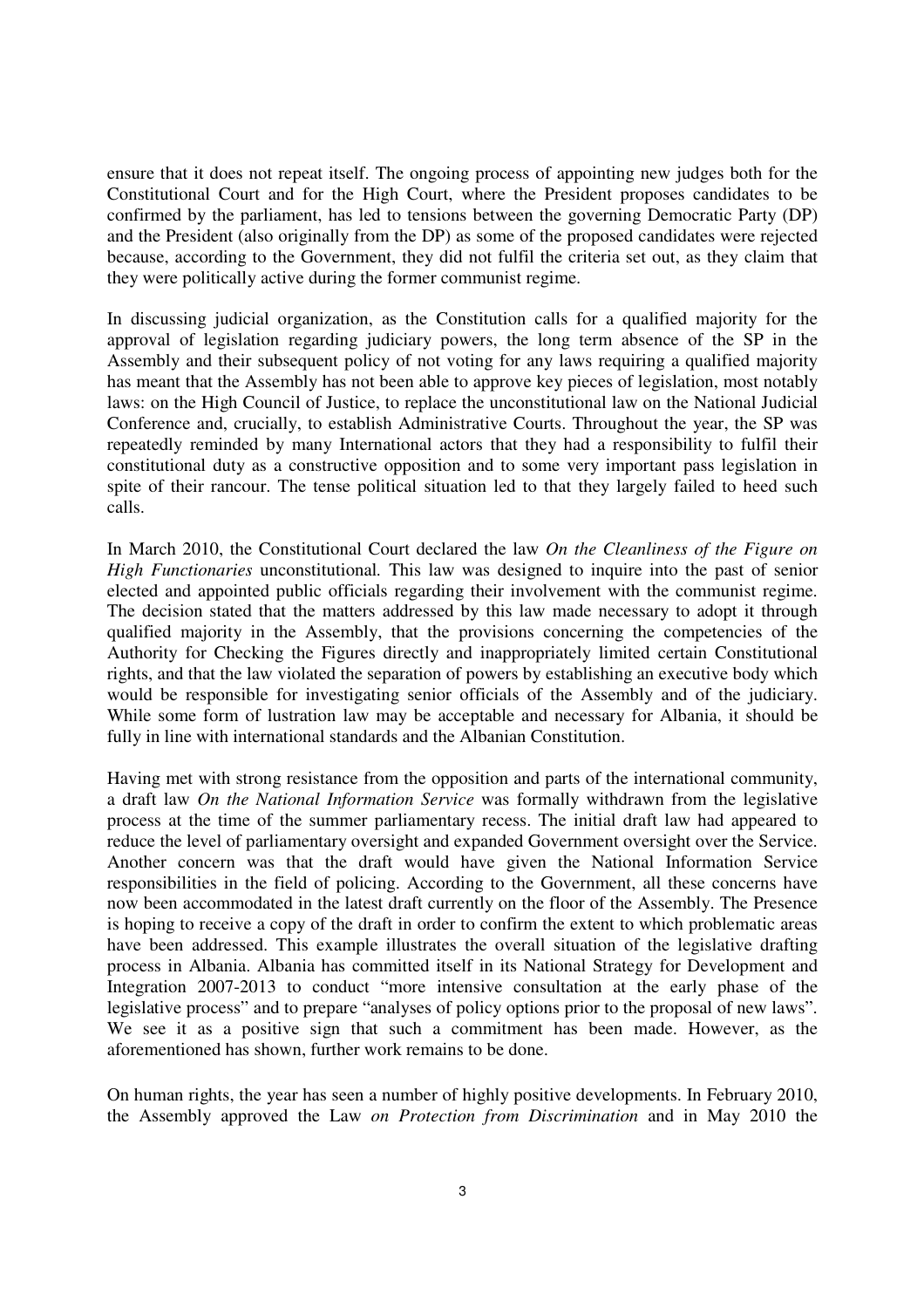Commissioner for the Protection from Discrimination, was formally sworn in. The Law offers protection to a wide range of persons who may be subject to discrimination. The institution, however, has not yet received sufficient government funds to operate at full capacity. Late 2009 saw the opening of the new pre-trial detention site in Durrës, which has markedly improved living standards, and the opening of the long-awaited special institution for juveniles in Kavaja. The previous overpopulation in prisons continues to decline, largely due to the establishment of the new probation system. The Council of Ministers approved amendments to General Regulation of Prisons that aim at giving further tools for prison officials to effectively manage. There is a need to revise these amendments in order to protect the human rights of people in detention. In February 2010, the mandate of the People's Advocate expired. In order to elect a new People's Advocate, a qualified parliamentary majority is needed. While the institution continues to broadly function well, the urgent need to elect a new People's Advocate remains. The past year appears to have seen a reduction in the level of complaints for unjustified dismissals in the public administration. However, allegations of dismissals for reasons of opposition activism by family members of administration staff persist. Of the large numbers of public administration officials who were found by courts and administrative bodies to have been unjustly dismissed, at most a small handful has been accommodated with suitable employment.

On minorities, the picture is positive but with some challenges that need to be addressed. While legal framework for the protection of minorities is fully in place, the level of implementation remains mixed. Although current anti-discrimination legislation makes all minorities equal, the state still considers minorities that are not associated with a particular existing state to be in a different category from 'national minorities', which affects primarily Roma, Aromanians and Balkan Egyptians. This has resulted in a degree of differential treatment, particularly with regard to schooling in the mother tongue. Representation of minorities in state institutions remains low. In November 2009, the government passed legislation to improve the registration process for new births and individuals in the Roma community. While the Government should be commended for approving a *National Strategy,* as part of its Roma Decade Initiative, it is important that such commitments as provided for in the Strategy are implemented.

In fighting the trafficking of human beings*,* major improvements have been seen in identifying and protecting victims of trafficking. The Government implemented its National Referral Mechanism and held meetings with relevant partners to improve its functioning. While human trafficking to western European countries has significantly decreased, internal trafficking, in the forms of exploitation of child labour and sexual exploitation of women, remain a concern. The Government has publicly recognised this trend and has shown a clear public resolve to investigate ways of increasing cross-border co-operation and improving return procedures. The Government has continued to show a commitment to strengthen co-operation with all partners in terms of prevention. The National Co-ordinator's office continued to manage regional antitrafficking working groups comprised of relevant partners, although these groups reportedly do not always address trafficking cases brought to their attention. The Government continued to fund the national toll-free 24-hour hotline for victims and potential victims of trafficking, and to track and analyze trafficking trends through a nationwide database. In March 2010, a new law was adopted that allows state funding to the shelters for trafficking victims. This law is a progressive step in providing sustainable support to the shelters and their beneficiaries.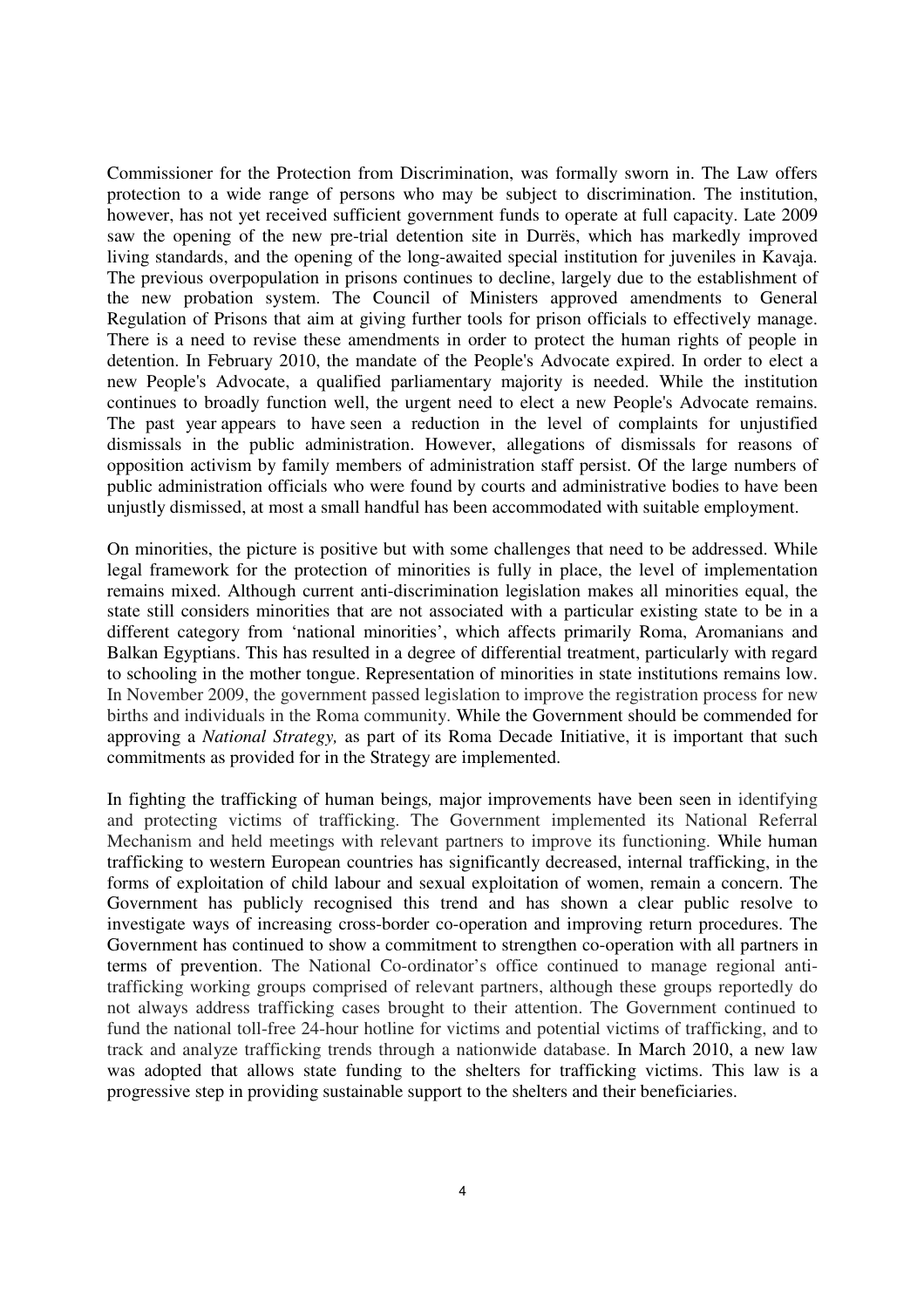The fight against corruption remains a major national priority and improvements have been made to anti-corruption legislation. In March 2010, it was positive to see an updated Action Plan for the Cross Sector Strategy for Preventing and Combating Corruption and Transparent Government being approved. However, problems remain with the reporting mechanisms from line ministries, and a lack of compliance and harmonisation among them remains a challenge. Major progress was made by the High Inspectorate for the Declaration and Audit of Assets (HIDAA) in exposing conflict of interest cases and enforcing asset declaration requirements. The last year has seen a rise in the successful prosecution of junior and middle ranking officials on corruption charges. Efforts to pursue senior officials, however, remain more modest with state anti corruption bodies such as HIDAA and the High State Audit criticising the lack of follow up by the Prosecution Office where files have been forwarded to them on senior figures suspected of corruption.

In fighting organized crime and illegal drug cultivation, the increase in co-operation with Interpol, Europol and many bi-lateral police missions in fighting transnational crime has resulted in many criminal operations being closed down. To prevent the cultivation of *cannabis sativa,* police established a permanent presence in the areas where it has historically grown. All crossborder agreements are in place and many joint, cross-border activates are taking place. The Interministerial Maritime Operations Centre is working well in Durres. Boats with illicit materials escaping Albanian waters were effectively intercepted by Italian authorities due to improved communications with the Centre. Internal corruption is being fought and recent arrests indicate that progress is being made. The Internal Control Service has been successful in performing financial inspections, compliance engagements, performance inspections, reporting and noninspection services provided by external inspection organizations.

On *property reform*, private and public investment and lending will continue to remain hindered until property ownership is guaranteed. The issue is further complicated by a legal framework that is complex, and fails to provide for a unified definition of property ownership. Another concern is the unresolved claims of the former owners for compensation or restitution of property confiscated during the old regime. Bodies representing former owners repeatedly point out that thus far, very few former owners have had their property restituted or received compensation. There is concern that these issues will not be resolved until the Government makes further progress in developing a property reform strategy and identifying obstacles that delay the restitution process. For example, the authority of the agency to review decisions is the subject to on-going debate that has slowed the process. This issue is still unsettled; the President recently rejected amendments to the law on this issue. In the absence of such a strategy, co-ordination between the relevant ministries and agencies remains modest, causing inefficiency and often duplication of effort. The lack of an apparent strategic framework has resulted in poor planning and the insufficient allocation of budget resources to ensure that property laws are implemented.

On *decentralization,* a less politicized dialogue is needed among central and local government in order to foster a clearer framework. The process itself often appears disjointed and lacking in transparency as the Government's approach currently lacks clarity regarding the desired structure of local and regional government. The provision of financial resources to local government has not kept pace with their expanded scope of responsibility and authorities for public service provision**.** The 2009 amendments to the Law on Local Taxes appear to conflict with the Law on the Organization and Functioning of Local Government that grants local government the right to establish fees in connection with the cost of service provision. New legislation in areas such as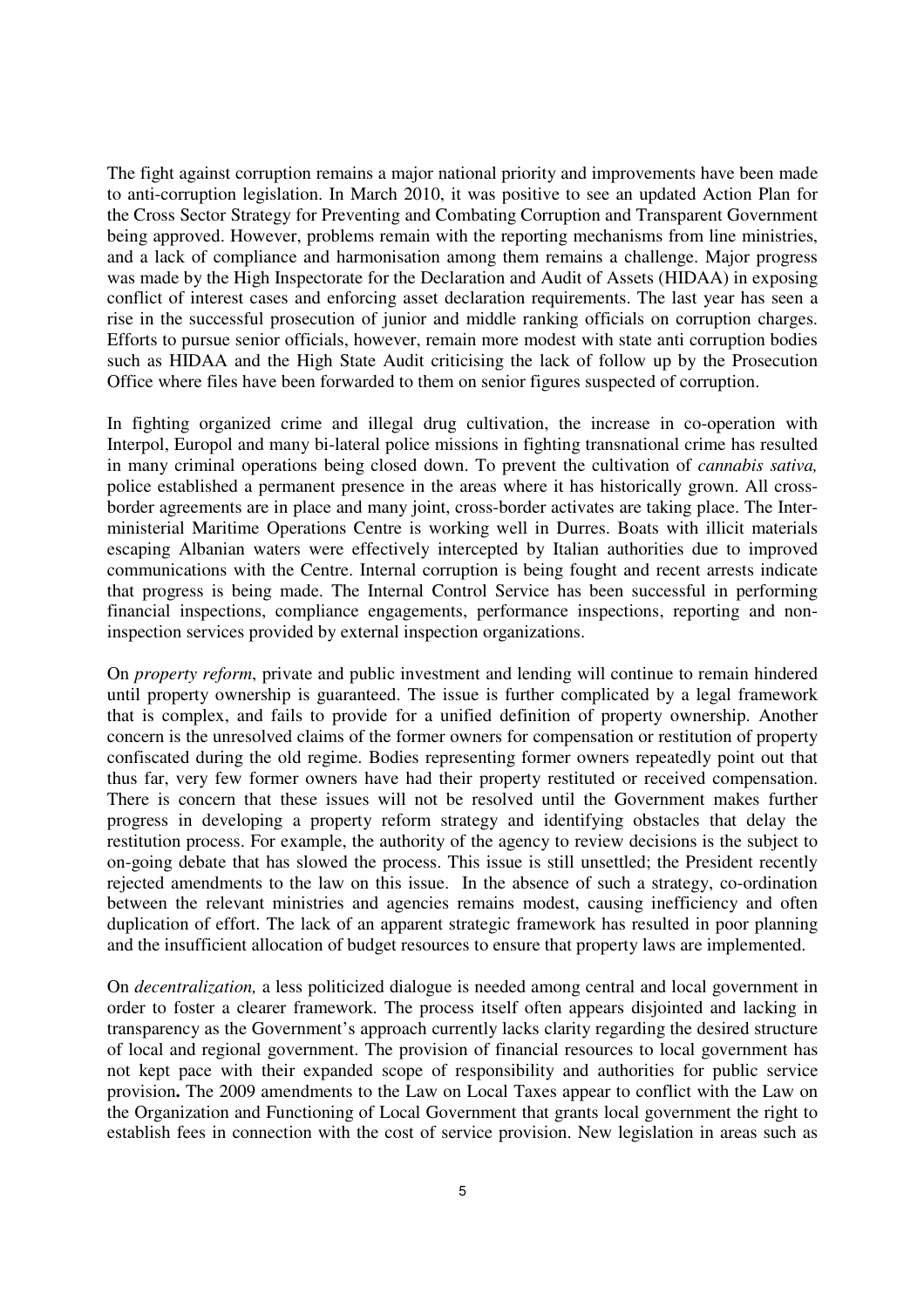territorial planning, construction inspection and water supplies further challenged the principles of local decision making. The role of local government associations as advocates for common local interests also needs to be strengthened in order for them to achieve their considerable potential. The distributions of funds to the local authorities is also often less objective, meaning municipalities ruled by majors of the opposition are less favoured especially with regard to the so-called competitive grants which are allocated in competition on top of the standard grants.

On *environmental* governance, the Government can count upon a solid body of successful work over the last year. A range of EU legislation was adopted aimed at strengthening environmental protection and facilitating the achievement of national targets for clean energy production and waste recycling. A Government Task Force was established on waste management together with the adoption of a National Waste Strategy and Action Plan to help preserve a clean environment and protect fragile eco-systems in areas designated for tourism. A National Environmental Agency is intended to develop capacities for monitoring standards together with a National Environmental Inspectorate to bolster regulation enforcement in areas including water and forestry. However, further efforts now need to be seen to further ensure compliance with international conventions, such as the Aarhus Convention and EU Directives, including Environmental Impact Assessments.

*On the media,* the financial resources and transparency in the media market continue to be a concern. It appears that the most influential media outlets are increasingly being concentrated among a small number of owners. There is no legal requirement limiting the marked share of one media outlet or group in order to safeguard pluralism. There is, however, a clause limiting the ownership of one national TV station to 40%, but this clause has been repeatedly disregarded. Only a minority of broadcasters publicly declare their annual financial balances to the National Council for Radio and Television (NCRT), despite a legal requirement to do so. The source of funding of most media remains unclear. The lack of solidarity among the media sector impacts media ability to hold their own against the business and political pressure and has also an impact on working conditions of journalists. Many journalists work without formal contracts, no social security and no legal status. This and the concentration of ownership hamper objective and impartial news reporting. For the latter there is room for the role of the public service broadcaster to be further strengthened. A reform of the libel law has never gone beyond its draft status since 2007. After verified cases of libel charges by state against journalists had been absent during the reporting period, the issue came back on the agenda. In a highly publicised case, the courts ruled that a TV station should pay 400,000 Euros in damages to a former minister. The media exposed via candid camera, the minister of asking sexual favours to a female job applicant, after which he resigned but went to court. Overall, the legal insecurity over the definition of libel and the scope of the law continues and there is no legal protection of journalists against unjustified libel claims.

A draft law *On audio and/or video services in Republic of Albania* is being worked on in a working group, but since April 2009 no publicly accessible consideration in the Assembly Media Committee has taken place. As the Assembly committed itself to a work plan back in 2007, current progress can be described as modest. The Government decided to introduce digital television and take analogue broadcasters off the air by December 2012 and a digitalization strategy was drafted by the NCRT in 2008. Accepting that the draft document was a positive beginning, the OSCE Office of the Representative for the Freedom of the Media has commented that the said document was still incomplete. Yet now it is understood that the document is now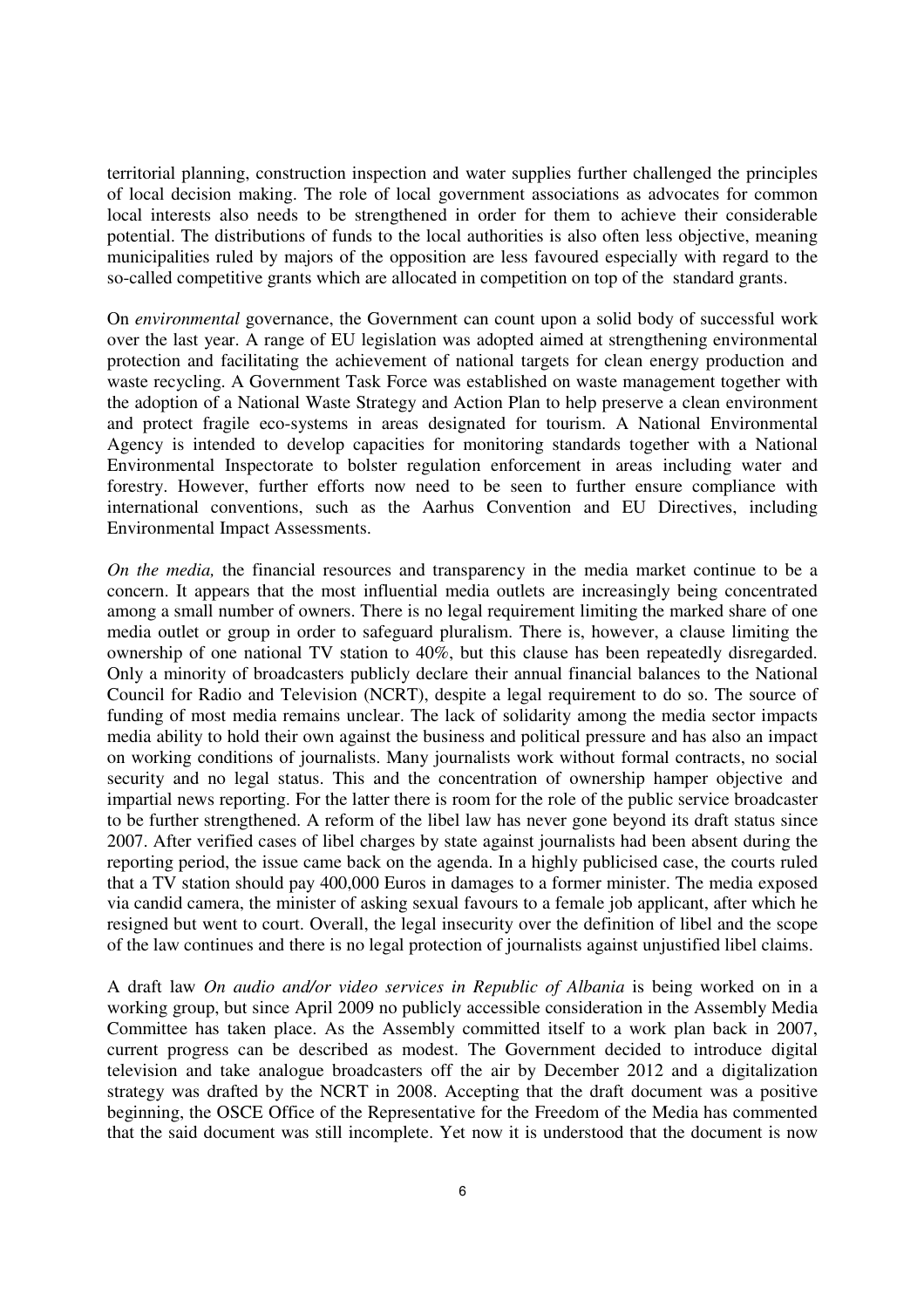being described as a 'final document' by the NCRT and the Government even though the latter has yet to establish the criteria for television outlets to meet in order to be considered as digital broadcasters. Following OSCE recommendations, a platform working group to supervise the implementation of digitalisation bringing together key ministries, NCRT, RTSH together was established in April and met once.

*On gender*, the issue of equality of opportunity between the sexes is an integral part of a sustainable democracy. The policy aim of any Country with modern integration aspirations must be to provide equal opportunities for women and men and to integrate gender equality in policies and practices. Although the 2008 Gender Equality Law paved the way to mainstream gender into all areas of public and social policy, the current mechanisms in place to implement the law remain more moderate, with the institutionalization of the gender focal points in line ministries and local government still needing to be categorized as 'work in progress'. The National Strategy on Gender Equality and Domestic Violence and Action Plan provides at least a good opportunity for Government agencies to ensure a more holistic cross sectoral approach to advancing gender equality. This Strategy is set to end in December 2010, with the Government having already launched a participatory evaluation process of the Strategy. It would be a positive step if the Government can utilize such a process in order that the new strategy can be more successful in setting a policy framework. 2011 will again be an important year in terms of pushing the gender equality agenda given that local government elections are due in mid year.

*On civil society*, the Government should be commended for passing of the Charter of Civil Society, acknowledging the role of civil society. However, the Charter pre-dominantly describes civil society as a 'service partner' to the government. Such an approach needs careful handling in order to retain public confidence. This year saw the Assembly also approve the Law on the Organization and Functioning of the Civil Society Support Agency. The Agency has established itself physically in a Government-provided building and started a round of consultation with civil society to specify its mode of operating. However, the Agency has held only one board meeting; a work plan has not yet been established. It would be a further positive sign if the State Budget contained a line for civil society, as it did the two years ago, provided that these funds are allocated in a transparent manner. Civil society actors have furthermore expressed concern over a another new law on financial inspection, which grants access to the premises and files of any NGO which receives any kind of donor money allegedly without any pre-condition or safeguards against abuse. This issue has our continued attention.

The reporting period saw the Albanian Foreign Minister I. Meta, make continuous and, indeed, major efforts to foster even stronger relations with all countries of the region in order to maintain and further strengthen regional co-operation and stability."

# **PRESENCE ACTIVITY HIGHLIGHTS**

# **1. Rule of Law and Human Rights**

Further support was provided to the legislative and judicial reform process in order to develop transparent legal structures and a sound legislative process. *On judicial reform*, in order to help develop fair trial standards in civil proceedings, and in preparation of the final report on how to improve accountability and transparency of civil proceedings, a survey was conducted on access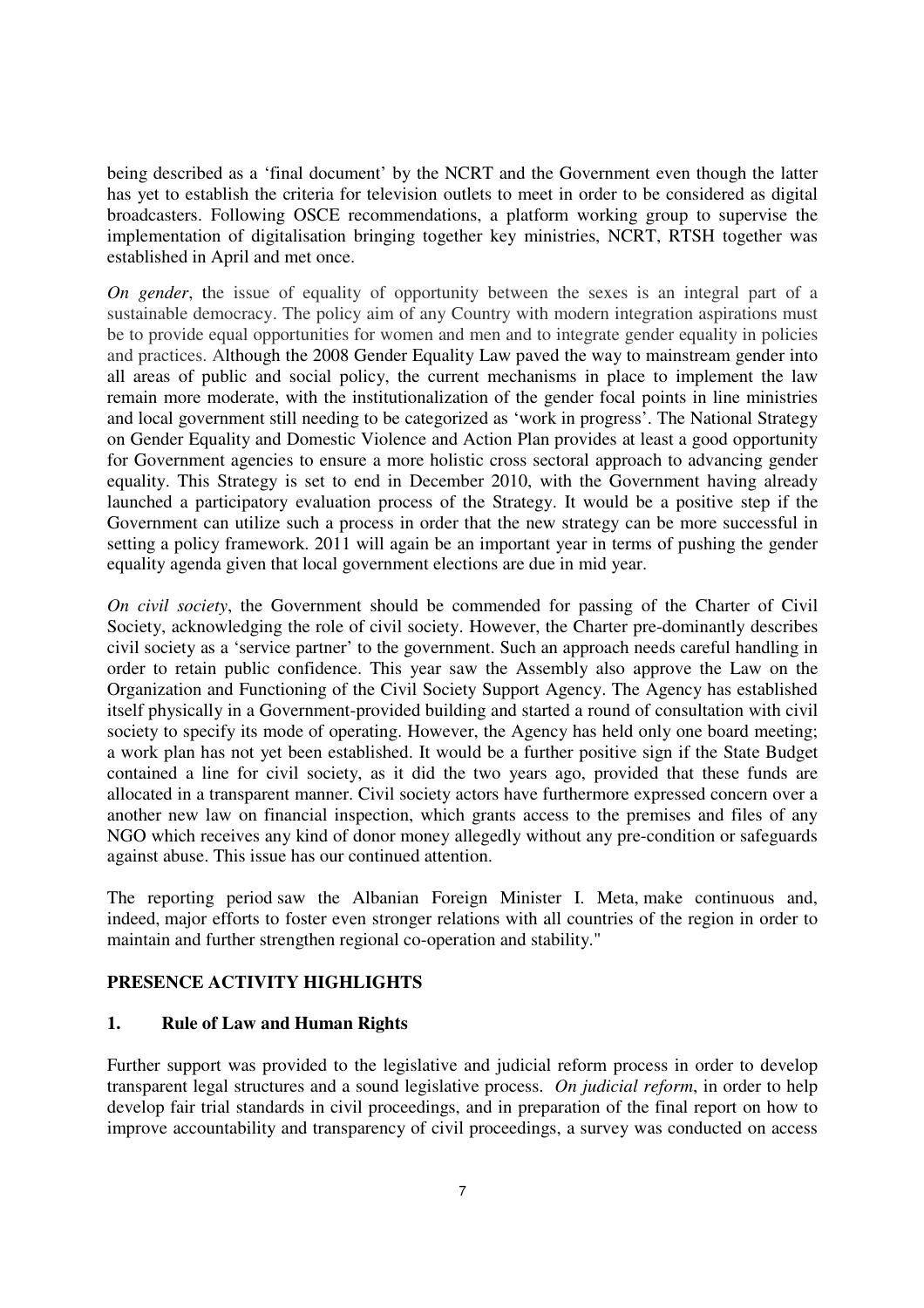to five district courts as well as assessments of civil proceedings. The Presence has also continued its observation of trials in civil cases, expanding its assessment area to include courts outside the capital. The Presence also participated in discussions of draft amendments to the Law on Dispute Resolution through Mediation.

*On legislative support,* support was provided in drafting the Law on Protection from Discrimination, and secondary legislation governing the functioning of the Commissioner for the Protection from Discrimination. The Presence participated in an *ad hoc* Advisory Group established by the Ministry of Integration to work on the draft Strategy for Intellectual and Industrial Property Rights 2010-2015. Written comments were provided on proposed amendments to the Criminal Code dealing with protection of industrial property rights and corruption, on the draft laws on Administrative Courts, and on Inspection of Constructions. Upon request of the Government, support was provided assistance in drafting or amending legislation, including revisions in the Law on judicial police. A public report was produced analyzing the situation of children who commit crimes but are under the age of criminal responsibility.

*On administrative reform,* The Presence chaired a working group to discuss the training needs of professionals working with offenders in order to develop a Master's Degree programme. Seminars were organized for judges and prosecutors on the use of community sentencing and the role of probation services. A manual on the work of the Probation Service for judges and prosecutors was published. Training was organized for probation officers to develop an effective probation practice. A seminar was organized on substance misuse and the modalities of psychosocial interventions for the Probation Service. A manual was published and seminars held for police dealing with children as victims, witnesses or perpetrators. Training was provided for local government officials to prevent the improper application of civil service legislation, and to prison officials addressing prisoner's rights, and the legal requirements of documentation for prison officials. Police cells were also provided with boards containing the rights of detained and escorted persons in order for the police to better perform their role.

# **2. Democratization**

Programmatic activity over the last year continued to focus on electoral reform, civil registry reform, Assembly capacity-building, gender equality, civil society and the media. On *electoral reform*, support continued to be provided in building institutional capacities. A study visit was organized to the UK for a delegation composed of political party and CEC representatives to follow parliamentary and local government elections held in May 2010. A CEC delegation was supported to the 6<sup>th</sup> European Conference of Electoral Management Bodies held in The Hague. A study visit was organized to Croatia to observe presidential elections to assist the CEC to become further networked with its foreign counterparts. The CEC was assisted in convening the inaugural meeting of an election commissioner's forum in order to come up with suggestions on how to improve the technical aspects of election administration.

On *civil registry reform*, the focus was placed on the sustainability and data quality management aspects that will contribute to the quality of voter' lists for the next local government elections. Staff training on central level was provided as well as management tools implemented that will improve service delivery, control costs and mitigate risks regarding the functioning of the National Register of Civil Registration. Work also continued on the address system to create a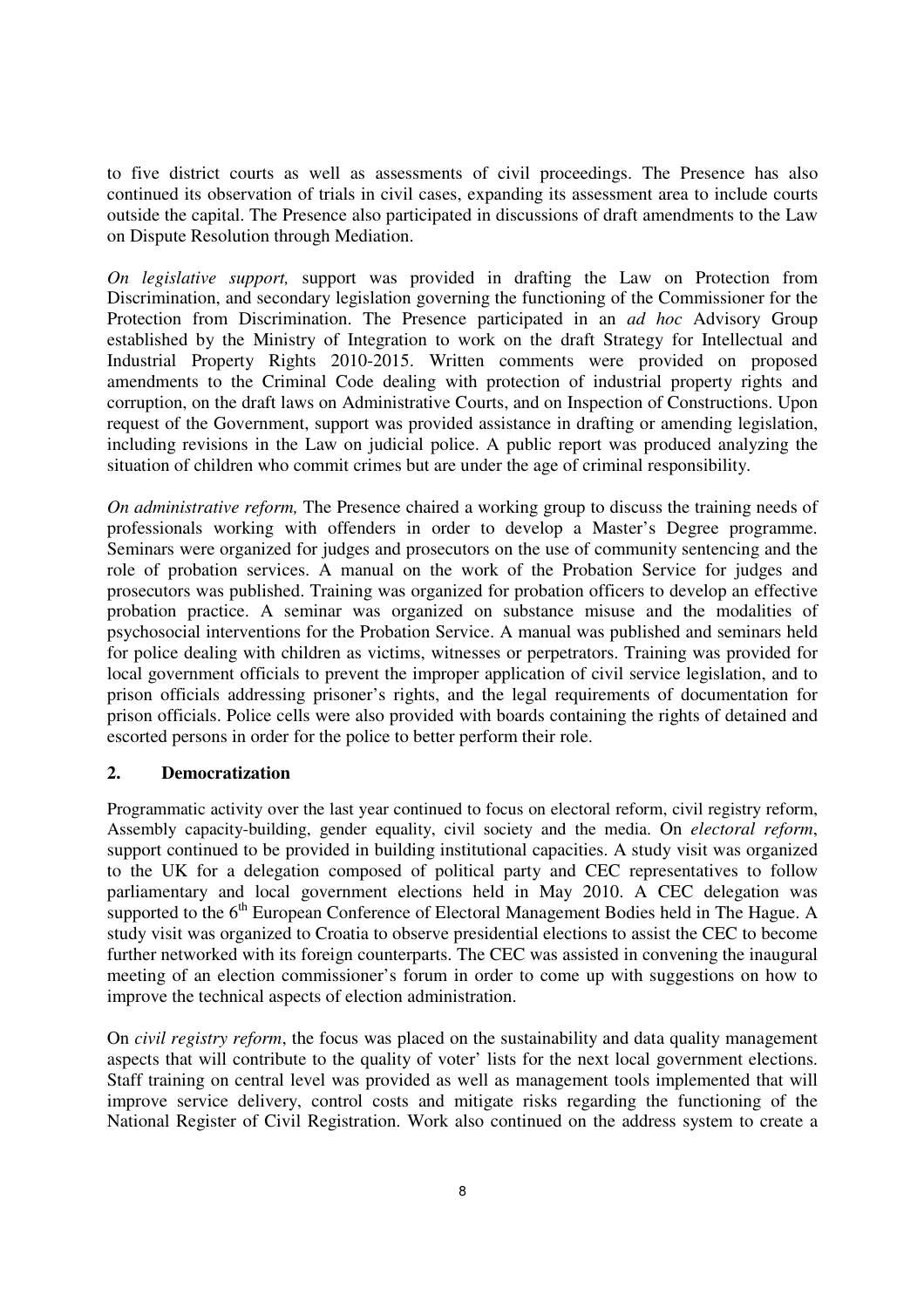National Register of Address. A GIS Address Database was introduced containing digital maps of local government units, the base material for the NRA. The final NRA will be connected to the NRCS in order for there to be the proper residence registration of citizens.

*On support to the Assembly*, the Administrative Service was assisted in drafting a set of revised job descriptions. Management training courses were facilitated, seminars for IT staff on the latest IT applications continued to support the installation of an IT network, which resulted in a new database. In co-operation with OSCE missions in the region, a meeting was organised for Assembly Secretary Generals to discuss *E-parliament*. This was followed up by training for the management structures on planning and internal budgeting. In co-operation with ODIHR, a legislative assessment was prepared. Support was provided in the preparations for an Assembly communications strategy. Support was provided the Assembly National Security Committee in drafting of a bill on parliamentary oversight of the intelligence services.

*On the media,* in order to facilitate the transparent implementation of digitalization strategy in Albania, an OSCE/ODIHR expert provided support the NCRT in helping in developing the legal provisions required by the process of television digitalization. The Presence organized a national conference on media independence and media ethics. Support was provided in the development of the Albanian Media Club – the first media self-regulatory body in Albania. The Media Club has so far 12 media outlets as signatories. The founding members were sent to Romania, to meet the representatives of Romanian Press Council to discuss the process of implementing the digitalization strategy with Romanian National Council for Radio and Television, as well to meet the local media associations to explore how to defend their interests in collective manner.

On *gender,* in assisting the Government to implement the legal framework for gender equality and the National Strategy on Gender Equality and against Domestic Violence, and in lieu also of upcoming local government elections in mid 2011, a project focused on increasing women's participation in public life. Leadership and advocacy forums were delivered to increase the visibility of locally elected women officials, NGO leaders and public administration officials. A national conference on gender stereotypes provided exchange of experiences on gender stereotypes. The Equal Opportunities Policies Directorate was also assisted in implementing the Law on Gender Equality in Society and the National Strategy. A visit was organized for the Deputy Minster of Labour, Social Affairs and Equal Opportunities to Vienna to meet with gender experts. The Presence continued to financially support the Kukës Women Counselling Centre.

On *civil society*, the Korca Civil Society Development Centre and Korça Municipality were supported in piloting a new instrument for supporting civil society: The Civil Society Development Fund in the framework of the project Municipal Civil Society Support Fund. In 2009, the Fund supported 14 activities. A national conference for civil society representatives was also organized, focusing on the future of civil society.

# **3. Governance in Economic and Environmental Issues**

The focus this year was placed on anti corruption, municipal good governance and regional reform, property reform, and anti-trafficking. *In the fight against human trafficking,* the National Anti-Trafficking Co-ordinator was supported in assessing anti-trafficking legislation in relation to the Council of Europe Anti-Trafficking Convention. Workshops with Regional Anti-Trafficking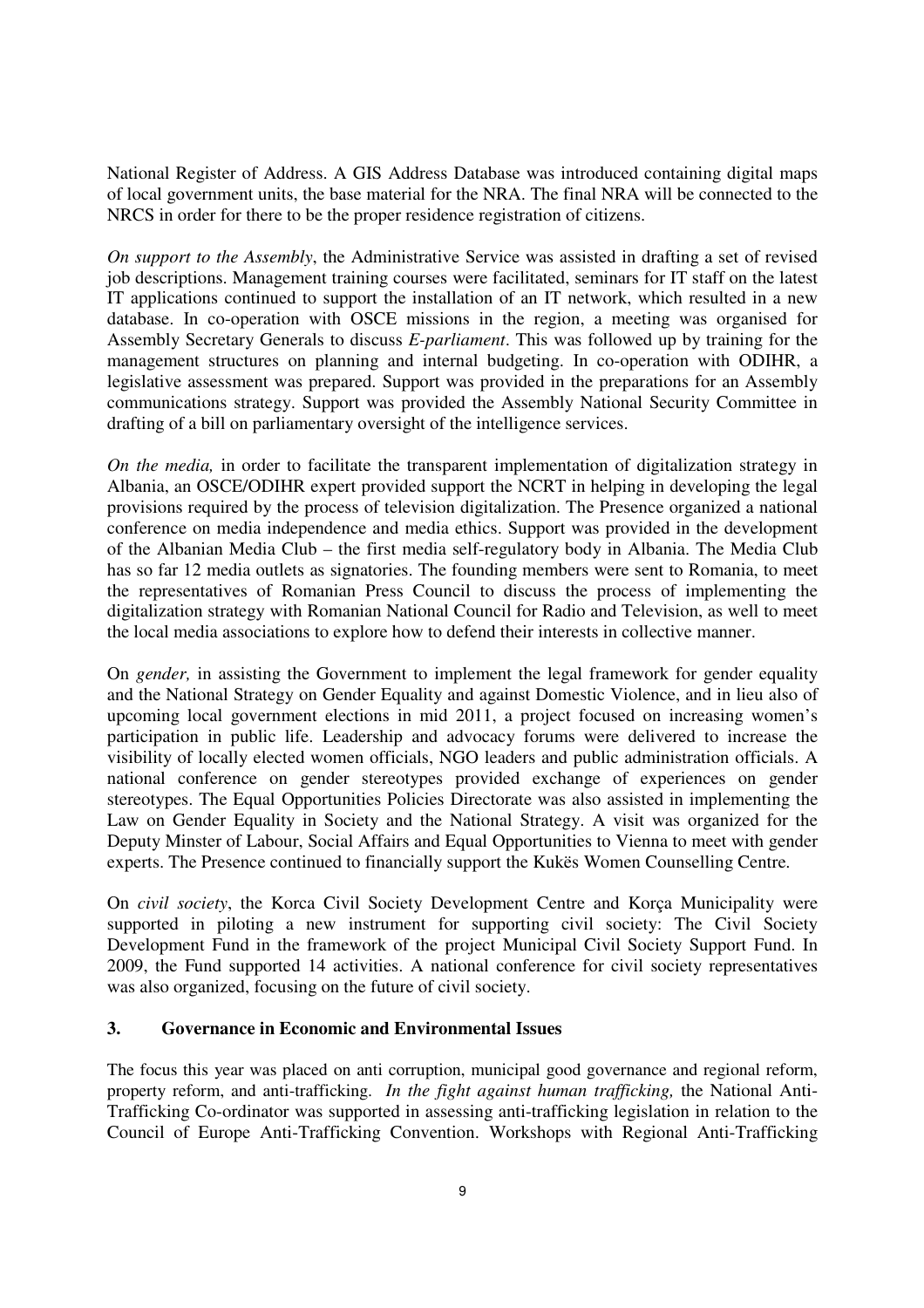Committees and Child Protection Units (CPU) continued. The ODIHR-supported project helped increase the access of trafficking victims and/or persons at risk of being trafficked to the justice system by providing free legal support. Training was held for practitioners on the rights of trafficking victims and the right to compensation to develop rights-based victim protection mechanisms. The creation of a CPU in Vlora helped contribute to the identification and referral of children and families vulnerable to trafficking and exploitation. A project also focused on developing women's economic opportunities in Northern Albania.

On *property reform*, to assist in resolving the outstanding claims for restitution or compensation, the Property Restitution and Compensation Agency is being provided technical assistance to increase its ability to use IT support previously provided to manage its claims data. As concluding the registration process and the issuance of clear ownership titles are pre-requisites for sustainable economic development, the Immovable Property Registration Office will be assisted until the end of 2011 in completing the registration of coastal immovable property.

On *fighting corruption*, in co-operation with the High Inspectorate for the Declaration and Audit of Assets, line ministry officials and other key state bodies received training regarding their obligations under Preventing Conflict of Interest legislation. The Presence worked with civil society to encourage more effective engagement with state anti corruption mechanisms and local government affairs, and to increase greater transparency and accountability.

On *decentralization* assistance was provided to local government units for the management of local public properties and assets in order to expand financial resources to fund and improve local services. Co-operation continued with the Council of Europe in the implementation of local government projects related to inter-Municipal Cooperation and Human Resources Development Two local government units were assisted in building capacities for effective public property management and a practical guide reflecting best practices were developed and delivered to local governments to serve as a 'blueprint' in establishing public land management.

On *environmental security* support continued to the Government on compliance with public participation obligations in planning processes. Training was delivered to public officials, the private sector, civil society and local communities on the Aarhus Convention and EU Directive on Environmental Impact Assessment. The Aarhus Information Centres facilitated dialogue between state and non-state actors on issues of local concern including deforestation, illegal fishing, and waste management. Participation in the Aarhus Working Group was broadened to include ministries dealing with public works, the economy and tourism together with NGOs.

# **4. Security Co-operation**

Since October 2008, technical assistance continued to be provided to the State Police, Border and Migration Police as well as to the Ministry of Defence. *On support to the police*, advanced police instructors training saw the training of additional police in advanced teaching methodologies. Second language training was completed for the Border and Migration Police. Defensive tactics training was conducted as a *train-the-trainer* course for national police instructors. To support the implementation of the Government's community policing strategy, roundtables were organized for the police, Prefects, educational institutions and civil society. To support the Criminal Investigation Department, equipment and training were provided on covert policing management. A programme was organized to develop shooting ranges in police directorates. To increase the